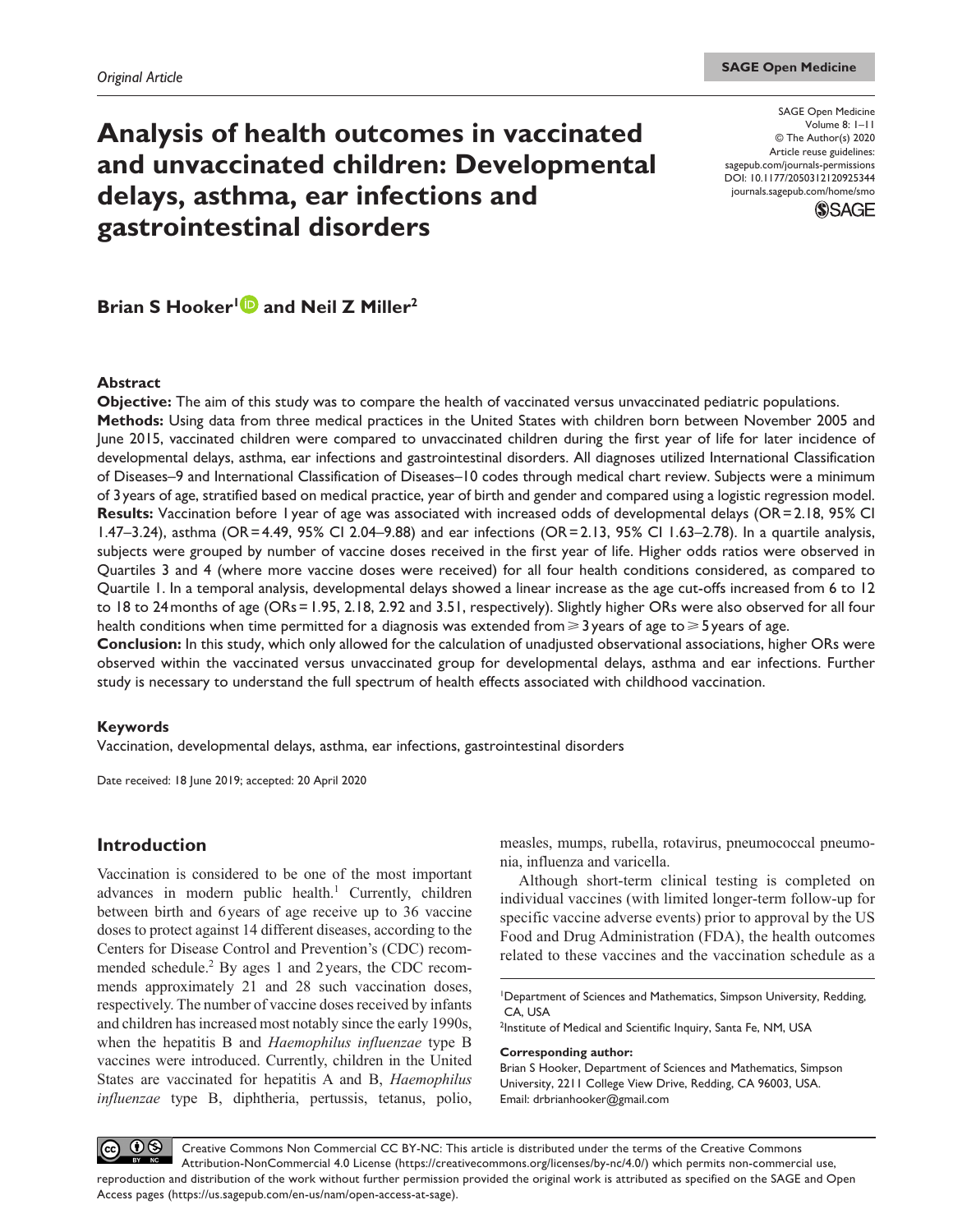whole are largely unknown.<sup>3</sup> For instance, Kuter et al.<sup>4</sup> detailed 23 different post-licensing trials conducted on the measles, mumps and rubella (MMR)-II vaccine and in no instance were the patients followed for more than 42 days post-vaccination. In 2011, the Institute of Medicine (IOM)<sup>5</sup> published the report "Adverse Effects of Vaccines: Evidence and Causality" where the relationships between specific vaccines and different adverse health effects were considered. Based on the current scientific literature, the IOM committee found inadequate evidence to accept or reject a causal relationship between 135 of 158 relationships between vaccines and adverse events. Among the remaining 23 adverse events, 18 were found to be associated with vaccination and 5 were not.

The medical community does in general acknowledge that vaccination is not without health risks, including death.6 However, it is widely purported that these side effects or "adverse events" are extremely rare and justified compared to the overall benefit of vaccination.<sup>7</sup> There have been very few studies reported where health effects of the US infant and childhood vaccination schedule have been assessed. This is in part based on ethical concerns of withholding vaccination from an unvaccinated control group within such a study.<sup>8</sup> Indeed, this precludes the use of double-blinded placebo studies on vaccine health effects, and even in clinical trials an earlier version of the same vaccine is often used as the placebo control for the newly tested vaccine.

One study, published by Mawson et al., $3$  was based on a convenience sample of homeschooled children where a significant portion of the sample (39%) was unvaccinated. In this small sample, vaccinated children showed higher odds of being diagnosed with pneumonia, otitis media, allergies and neurodevelopmental disorders. In addition, preterm birth coupled with vaccination significantly increased the odds of a neurodevelopmental disorder diagnosis. This study was unique in the inclusion of entirely unvaccinated populations to provide a comparison to partially vaccinated and fully vaccinated children. However, the risk of bias is high when comparing vaccinated versus unvaccinated children. Also, health outcomes were based on parental survey, not confirmed by medical chart review, and may be subject to recall bias, and the small size of the sample (666 patients) made it difficult to analyze for rare disorders.

Between 2001 and 2004, the  $IOM<sup>9</sup>$  Immunization Safety Review Committee rejected a relationship between multiple vaccinations and sudden infant death syndrome (SIDS) but could not rule out a relationship with other types of "sudden unexpected infant death." This included the neonatal hepatitis B vaccine as well as the diphtheria and tetanus toxoids and whole-cell pertussis (DTwP) vaccine, which was strongly associated with anaphylaxis but is no longer given in the United States. A relationship between multiple vaccines and type 1 diabetes was ruled out, but evidence was inadequate to accept or reject a relationship with asthma.<sup>10</sup> In addition, the committee rejected a relationship between

multiple vaccines and increased "heterologous" infections, such as bacterial infections unrelated to vaccine-preventable diseases, although recent studies have provided evidence of both beneficial and detrimental non-specific effects associated with several vaccines.11–13 The remainder of the IOM Immunization Safety Review Committee focused on single types of vaccines and specific adverse events as recommended by the CDC who commissioned these studies.

In the study presented here, children from three different pediatric medical practices in the United States were used as a convenience sample for comparing patients vaccinated and unvaccinated within the first year of life. Vaccination records were based on data within each practice's electronic medical records (EMRs) system. Four different diagnoses were evaluated, along with one control diagnosis presumed not to correlate with vaccination status. To allow time for a diagnosis to be made, children were a minimum of 3 years of age for each analysis completed (except for Table 9, where the minimum age was extended).

# **Materials and methods**

## *Source of data*

Patient data were obtained from EMR systems from three pediatric practices in the United States. All data used directly for the study were first de-identified such that specific patient identification could not be made from the source files used in statistical programming. The Institutional Review Board at Simpson University for research with human subjects reviewed and authorized this analysis independent of the researchers.

Patients in the study were a minimum of 3 years of age and continuously enrolled in their medical practice from birth to June 2018. All patients were born after November 2005. The process of cohort selection is shown in Figure 1. Vaccination date, age at the time of vaccination and type (when available) were obtained from practice EMRs and tabulated in a separate, de-identified data file. All diagnoses considered were based on appropriate International Classification of Diseases (ICD)-9 and ICD-10 codes. Diagnoses considered included developmental delays, asthma, ear infections and gastrointestinal disorders. Head injury was included as a negative control outcome, or control diagnosis, presumed not to be associated with vaccination status. Other diagnoses, including autism and ADD/ADHD, were considered for assessment. However, insufficient numbers of cases existed among the practices to complete a rigorous statistical analysis.

Diagnosis codes (ICD-9 and ICD-10) used for each condition are shown in Table 1. Truncated codes, for example, ICD-9 code 315 (specific delays in development) as a broad category for developmental delays, include all codes under that classification. An ICD-9 code of 315.9 (unspecified delay in development) would, therefore, be counted as a case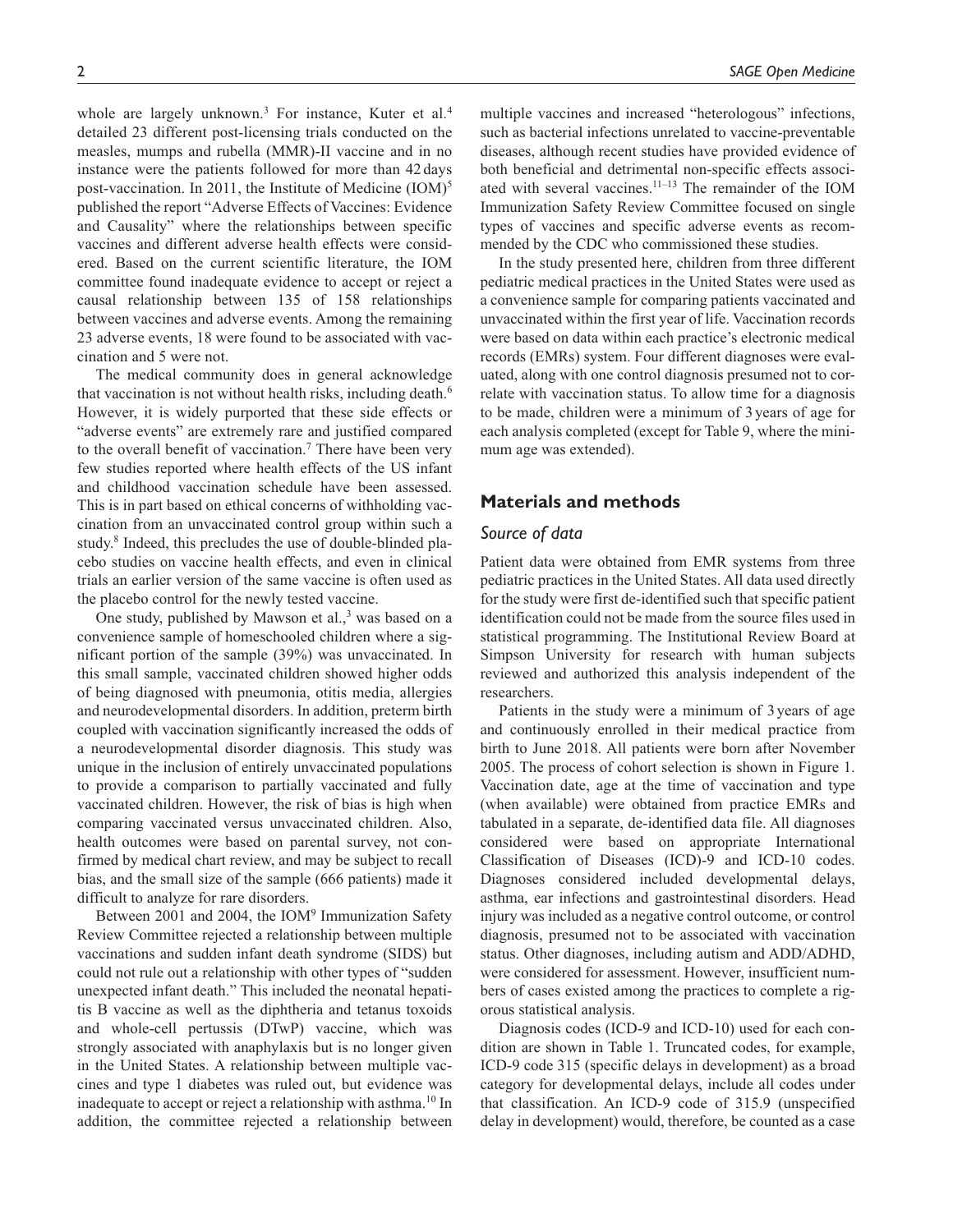in the category "developmental delay." Also, in some instances, such as "gastrointestinal disorders," a range of ICD-9 and ICD-10 codes was used to determine cases. Specifically for gastrointestinal disorders, only non-infective enteritis and colitis were considered.

Since ear infections may occur more than once in the same child, cases were identified as children who received the diagnosis code in at least one medical provider visit. Thus, for example, children who had one ear infection or multiple ear infections were counted as cases and children with no reported ear infections were counted as non-cases.

Patients in the "vaccinated" category received a minimum of one vaccine dose prior to their first birthday plus 15 days to capture 1-year vaccines as recommended in the CDC



|  |  | Table 1. Diagnosis codes used. |  |  |
|--|--|--------------------------------|--|--|
|--|--|--------------------------------|--|--|

schedule, whereas "unvaccinated" patients had no vaccine doses on record prior to their first birthday plus 15 days. Number of vaccine doses received prior to 1 year of age was calculated as the number of times an ICD-9 or ICD-10 code for vaccination was recorded in the patient's EMR. This age cut-off was used because the largest proportion of vaccines given based on the US CDC infant and child vaccination schedule is administered prior to 1year of age (21 vaccine doses from birth to 1 year of age versus 33 vaccine doses from 1 to 18years of age). This also accounted for multiple vaccine doses given in a single visit to the medical provider. (Tetanus–diphtheria–acellular pertussis (TdaP) and MMR, among other combination vaccinations, were counted as one vaccine, although they consist of three vaccines in a single injection.) Due to differences in recording practices among the participating pediatricians, no attempts were made in this study to differentiate between the types of vaccines administered to these infants. In addition, due to unavailability of the type of vaccine given in each visit in one of the medical practices, temporal relationships between specific vaccines and diagnoses were not taken into account.

## *Analysis method*

This study employed a cohort study design with strata for medical practice, year of birth and gender. Cases were evaluated against non-cases for an association between vaccination status and the different health conditions considered using a conditional logistic regression model. SAS<sup>®</sup> University Edition was used for statistical analyses with relationships deemed significant at  $p < 0.05$  without correction for the number of statistical tests performed. In general, with a sample size of approximately 2000 subjects, the study was designed to have a power of 80% to detect odds ratios of 1.8  $(\alpha=0.05$  and a confidence level of 0.95), but because of some more rare diagnoses, 80% power in select instances was only sufficient to detect odds ratios of 2.4 and above. No covariates were considered in this model due to the lack of availability of relevant maternal and birth data.

In the primary analysis (Table 4), outcomes for "vaccinated children" were compared directly to those for "unvaccinated children." Children who received no vaccines during the first year of life (plus 15days) were considered as "unvac-**Figure 1.** Creation of study cohorts for each analysis. cinated" regardless of vaccines that might have been received

| Diagnosis                 | $ICD-9 code(s)$ | $ICD-10 code(s)$ | Description                                        |
|---------------------------|-----------------|------------------|----------------------------------------------------|
| Developmental delay       | 315             | F80-F82          | Specific delays in development                     |
| Asthma                    | 493             | 145              | Asthma, excludes wheezing, not otherwise specified |
| Ear infection             | 382             | H66, H67         | Suppurative and unspecified otitis media           |
| Gastrointestinal disorder | 555-558         | K50-K52          | Non-infective enteritis or colitis                 |
| Head injury               | 959.01          | S00-S09          | Head injury (non-specific)                         |
|                           |                 |                  |                                                    |

ICD: International Classification of Diseases.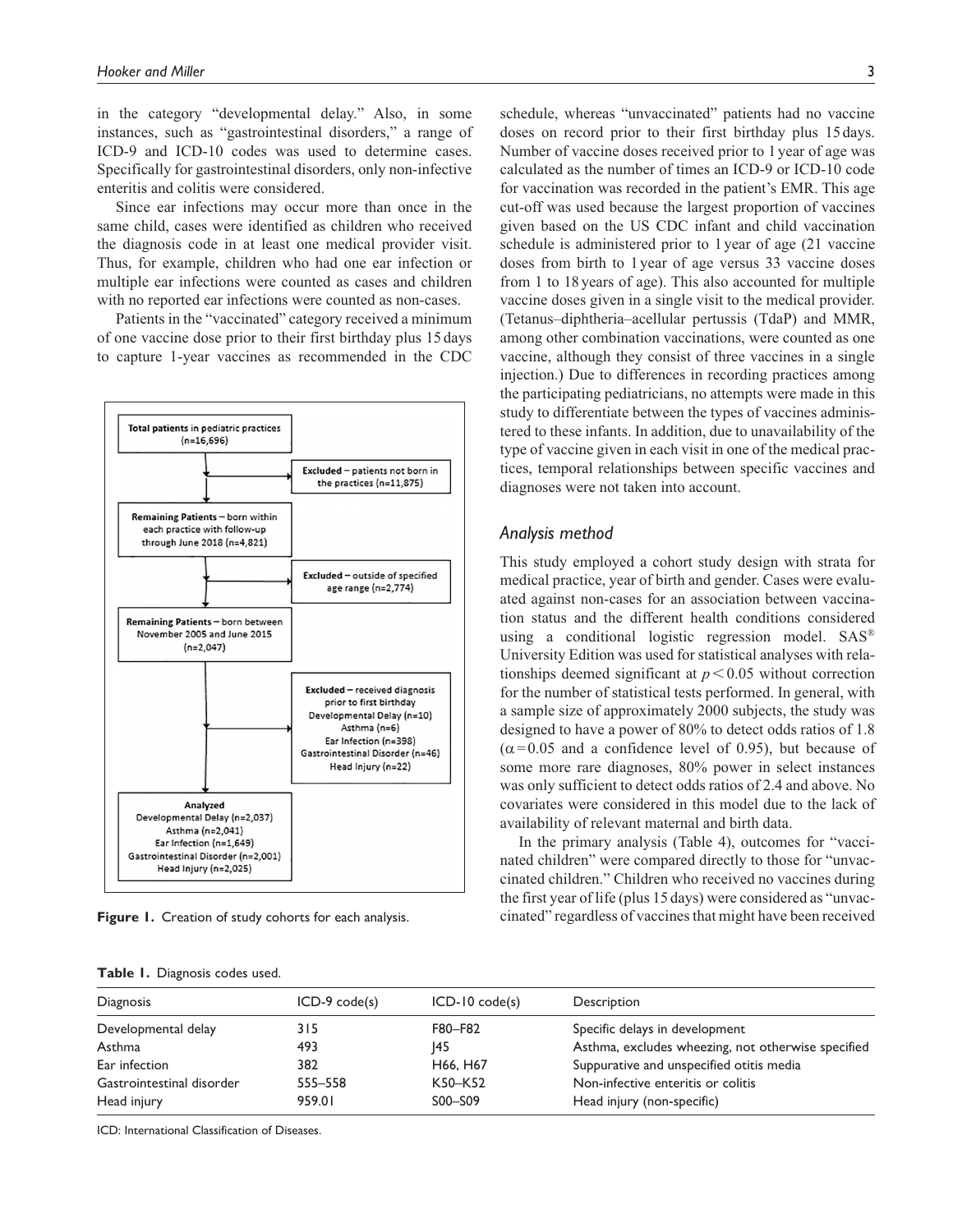after their first birthday. The unvaccinated group consisted of 83.7% children unvaccinated within their entire EMR and 16.3% children who received their first vaccine after 1 year of age, based on the 3-year-old and above total cohort. This analysis was completed on all children as well as males and females separately (Tables 5 and 6). Diagnoses were considered for both vaccinated and unvaccinated subjects only when they occurred after the first birthday (plus 15 days). Children receiving diagnoses prior to their first birthday (plus 15 days) were excluded from each specific analysis.

In the second analysis (Table 7), subjects were separated into quartiles based on the number of vaccine doses received within the first year of life (plus 15 days) calculated based on the distribution among the sample with a median of nine vaccine doses. The first quartile included children who received 1–5 vaccine doses (*n*=353), the second included children who received 6–10 vaccine doses (*n*=390), the third included children who received 11–12 vaccine doses (*n*=417) and the fourth included children who received 13–21 vaccine doses (*n*=254). Diagnoses for conditions within this analysis were considered only if they were made after each child's first birthday (plus 15 days). This analysis was limited to vaccine doses received in the first year of life to capture a significant portion of the diagnoses that may occur early in life, including ear infections and gastrointestinal disorders.

In the third analysis (Table 8), vaccination status was considered at separate age intervals from birth to 6months, 1year, 18months and 2years in four separate analyses. Diagnoses were considered only after the age interval of vaccination. A fourth analysis (Table 9) was also completed which was identical to the first analysis (considering vaccination status up to the first birthday). However, the age cutoff for the cohort was 5 years and above, rather than 3years and above, to give additional time for children to be diagnosed with the conditions considered.

# **Results**

## *Demographic data*

Demographic data for the study sample are shown in Table 2. The overall sample size, including children under 3years of age, is 4821, of which 44.5% were unvaccinated, while 55.5% were vaccinated. Among the 3797 children over 1year of age, 37.6% were unvaccinated and 62.4% were vaccinated. Considering children with continuous follow-up who were over 3years of age reduced the sample to 2047 patients, with 52% males. Unvaccinated children by 1year of age comprised 30.9% of the sample as compared to vaccinated children (69.1%). The most prevalent diagnosis was ear infection.

Additional demographic data in Table 3 include the number of vaccines administered prior to each child's first birthday (range= $1-21$ ), the age of first vaccination in days (mean=102, or 3.3months) and the age of the children at the conclusion of the study period (mean=5.6years). Finally, the ages of the first diagnosis for each of the conditions

#### **Table 2.** Demographic data.

| Category                       | Male | Female | Total                    |
|--------------------------------|------|--------|--------------------------|
| Total sample                   | 2483 | 2338   | 4821                     |
| Over 3 years of age            | 1063 | 984    | 2047                     |
| Unvaccinated by age I year     | 345  | 288    | 633 (30.9%)              |
| Vaccinated by age I year       | 718  | 696    | 1414 (69.1%)             |
| First vaccine after age I year | 64   | 39     | 103 (16.3%) <sup>a</sup> |
| Developmental delay            | 140  | 57     | 197 (9.6%)               |
| Asthma                         | 48   | 32     | 80 (3.9%)                |
| Ear infection                  | 45 I | 375    | 826 (40.4%)              |
| Gastrointestinal disorder      | 64   | 55     | 119(5.8%)                |
| Head injury                    | 83   | 63     | 146(7.1%)                |

<sup>a</sup>Percentage of unvaccinated sample by age I year.

considered in the analyses are included. While diagnoses, such as developmental delays, asthma and head injury, occurred generally after the 1-year cut-off age for the analyses, a significant number of ear infection (48.2%) and gastrointestinal disorder (38.7%) diagnoses were made prior to the first birthday.

# *Statistical analysis*

Table 4 shows results when cases were compared to noncases in vaccinated versus unvaccinated categories (3years of age and above with diagnoses considered only after the first birthday). Vaccination before 1 year of age was associated with increased odds of developmental delays (odds ratio, OR=2.18, 95% CI 1.47–3.24), asthma (OR=4.49, 95% CI 2.04–9.88) and ear infections (OR=2.13, 95% CI 1.63–2.78). No relationship was observed for gastrointestinal disorders and head injuries (the control diagnosis). Similar results were observed for males only (Table 5) with a sharp increase in the OR for asthma (6.89, 95% CI 2.10– 22.6,  $p=0.0015$ ). In females only (Table 6), an increase in OR was observed for developmental delays  $(OR=3.10, 95\%)$ CI 1.37–7.01,  $p=0.0068$ ). Confidence intervals for this relationship are consistent with overall and "males only" results. Also for females only, the result for asthma fell below the level of significance  $(p=0.068)$ . The remainder of the conditions studied showed responses consistent with previous results for males and the entire sample.

Results from the quartile analysis, assessing number of vaccine doses received over the first year of life compared to unvaccinated children, are shown in Table 7. Higher ORs were observed in Quartiles 3 and 4 (where more vaccine doses were received) for all four health conditions considered, as compared to Quartile 1. A consistent linear increase in ORs with increasing vaccine doses is observed for gastrointestinal disorders, although the relationship is only significant in the third and fourth quartiles  $(OR = 3.77, 95\% \text{ CI } 1.65 - 8.59 \text{ and }$ OR=4.03, 95% CI 1.57–10.3, respectively). Relationships for asthma and developmental delay are non-significant for the first quartile only but ORs peak within the second quartile for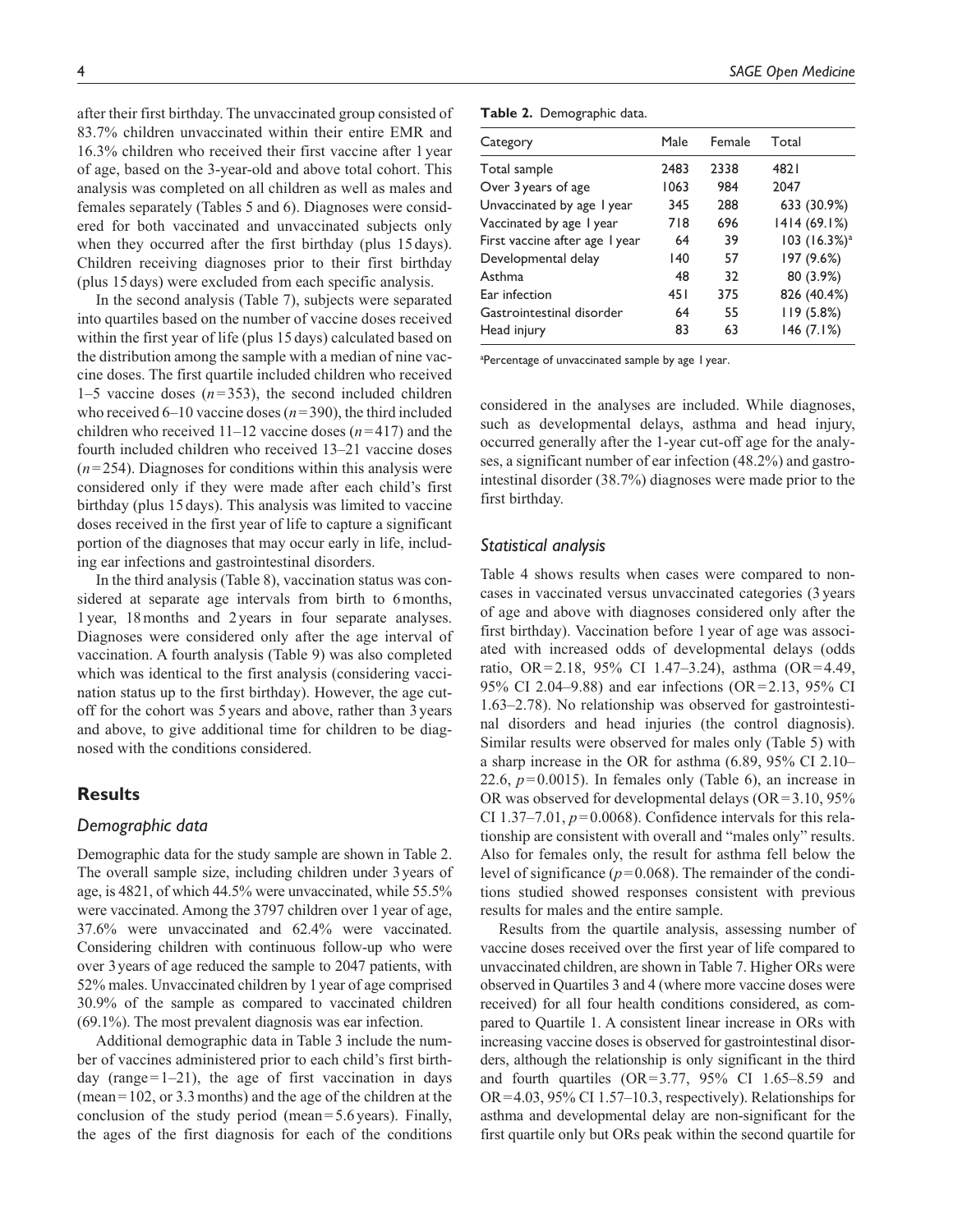|  | Table 3. Additional demographic data (children aged 3 years and above). |  |
|--|-------------------------------------------------------------------------|--|
|  |                                                                         |  |

| Variable                                                | Mean     | Standard<br>deviation | Minimum  | Maximum   |
|---------------------------------------------------------|----------|-----------------------|----------|-----------|
| Number of vaccines (vaccinated by age I year)           | 8.9      | 4.1                   |          | 21        |
| Age of first vaccine (days, vaccinated by age I year)   | 102      | 65                    |          | 380       |
| Age as of June 2018 (years)                             | 5.6      | 2.2                   |          | 12.8      |
| Age of developmental delay diagnosis (days/years)       | 775/2.1  | 458/1.3               | 113/0.31 | 2284/6.3  |
| Age of asthma diagnosis (days/years)                    | 1156/3.2 | 608/1.7               | 274/0.75 | 2616/7.2  |
| Age of ear infection diagnosis (days/years)             | 520/1.4  | 464/1.3               | 3/0.01   | 4393/12.0 |
| Age of gastrointestinal disorder diagnosis (days/years) | 647/1.8  | 556/1.5               | 27/0.07  | 4073/11.2 |
| Age of head injury diagnosis (days/years)               | 1034/2.8 | 767/2.1               | 33/0.09  | 3714/10.2 |

**Table 4.** Vaccinated versus unvaccinated (during the first year of life), stratified based on medical practice, gender and year of birth (child  $\geq$  3 years of age).

| Diagnosis                 | Vaccinated<br>Cases/total | Unvaccinated<br>Cases/total | Odds ratio<br>(95% CI) | p-value  |
|---------------------------|---------------------------|-----------------------------|------------------------|----------|
| Developmental delay       | 153/1407<br>$(10.9\%)$    | 34/630<br>(5.4%)            | $2.18(1.47-3.24)$      | 0.0001   |
| Asthma                    | 67/1412<br>(4.7%)         | 7/629<br>(1.1%)             | $4.49(2.04 - 9.88)$    | 0.0002   |
| Ear infection             | 324/1116<br>(29.0%)       | 104/533<br>(19.5%)          | $2.13(1.63 - 2.78)$    | < 0.0001 |
| Gastrointestinal disorder | 55/1382<br>$(4.0\%)$      | 18/619<br>(2.9%)            | $1.47(0.84 - 2.57)$    | 0.17     |
| Head injury               | 93/1398<br>(6.7%)         | 31/627<br>$(4.9\%)$         | $1.26(0.82 - 1.94)$    | 0.29     |

CI: confidence interval.

asthma and within the third quartile for developmental delay, followed by a decline—although still highly significant within subsequent quartiles. The control diagnosis does not show a relationship in any of the quartiles.

Within the temporal analysis (results shown in Table 8), vaccines were considered to the cut-off ages (6, 12, 18 and 24months) and diagnoses were included only after those cutoff ages. Thus, the 6-month cut-off would help to account for early diagnoses, especially of ear infections and gastrointestinal disorders which were diagnosed often within the first year of life. The unvaccinated group was comprised of children receiving their first vaccines only after each age cut-off. A consistent linear increase in ORs was observed for developmental delays as the age cut-offs increased from 6 to 12 to 18 to 24months of age (ORs=1.95, 2.18, 2.92 and 3.51, respectively). All results for developmental delays were statistically significant as were all results for asthma and ear infections. Asthma, which was associated with the highest mean age of diagnosis of all conditions studied, showed the highest OR at the 24-month cut-off (OR=5.99, 95% CI 2.15–16.7), similar to the result for developmental delays. However, the increase observed between the 6-month and 24-month cut-offs was not consistent. The ORs for ear infections were nearly constant at all age cut-offs while the relationship for gastrointestinal disorders was highest and significant only at the 6-month

cut-off (OR=2.02,  $95\%$  CI 1.23–3.33). A single significant relationship was seen for the head injury control diagnosis at the 18-month vaccination cut-off.

A final analysis was completed similar to the analysis presented in Table 4 but with children in the sample who were 5years and above prior to the cut-off date of June 2018. Results for this group (Table 9) are consistent with those observed previously. When the time permitted for a diagnosis was extended from children $\geq 3$ years of age to chil $dren \geq 5$  years of age, slightly higher ORs were detected for all four health conditions: developmental delays  $(OR = 2.36,$ 95% CI 1.29–4.31), asthma (OR=4.93, 95% CI 1.75–13.9), ear infections ( $OR = 2.49$ ,  $95\%$  CI 1.65–3.76) and gastrointestinal disorders (OR=2.48, 95% CI 1.02–6.02).

# **Discussion**

Within this study, the number of vaccines received and vaccination status early in life are related to different acute and chronic conditions. The strongest relationships observed for vaccination status were for asthma, developmental delays and ear infections (Table 4). Although the association between vaccinations and asthma in males was elevated (Table 5), it should be noted that there were only three asthma cases in the unvaccinated group. No association between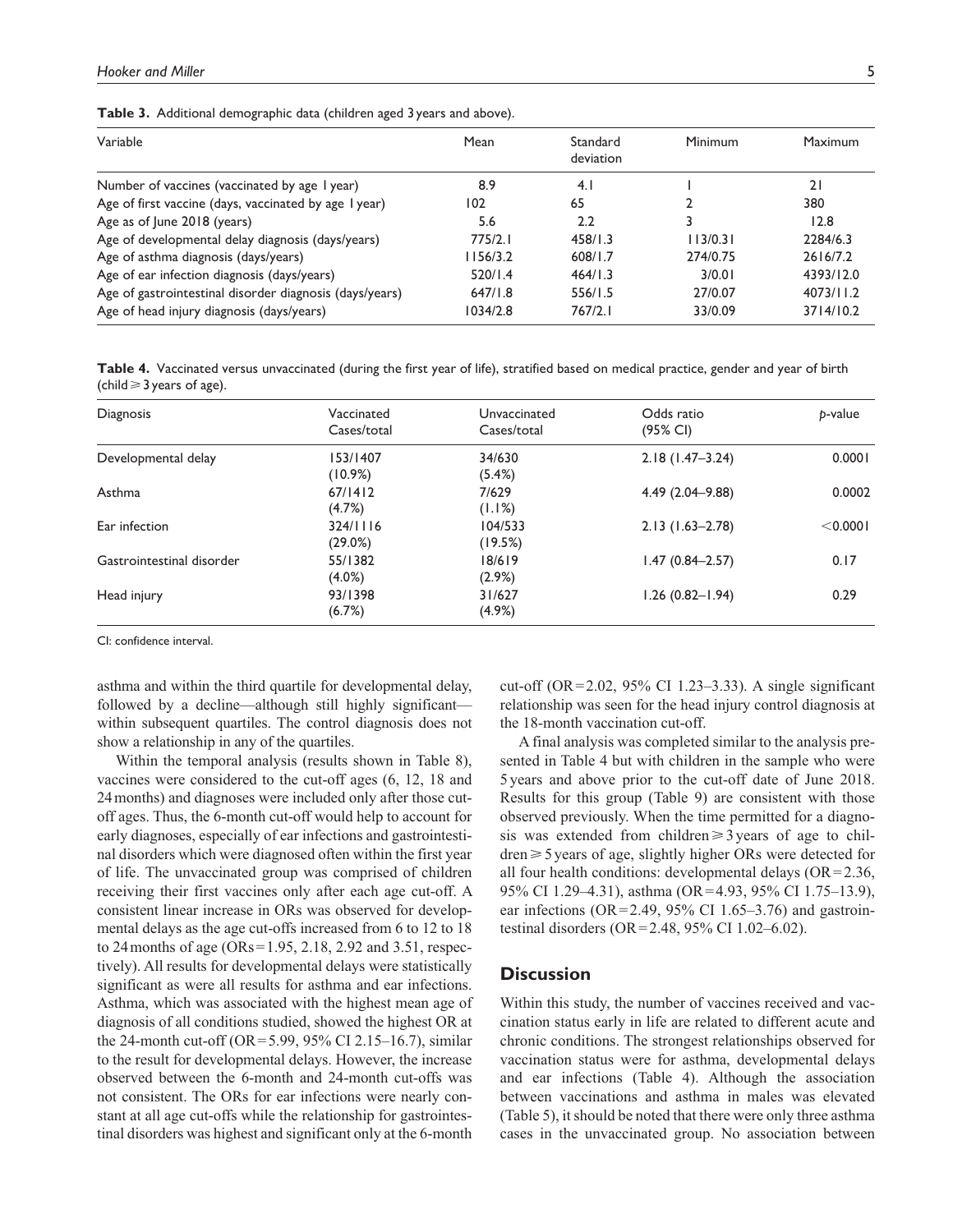| Diagnosis                 | Vaccinated<br>Cases/total | Unvaccinated<br>Cases/total | Odds ratio<br>$(95\% \text{ Cl})$ | p-value  |
|---------------------------|---------------------------|-----------------------------|-----------------------------------|----------|
| Developmental delay       | 107/714                   | 27/343                      | $1.92(1.21 - 3.04)$               | 0.0054   |
|                           | (15.0%)                   | (7.9%)                      |                                   |          |
| Asthma                    | 40/716                    | 3/342                       | $6.89(2.10-22.6)$                 | 0.0015   |
|                           | (5.6%)                    | $(0.9\%)$                   |                                   |          |
| Ear infection             | 170/554                   | 62/290                      | $2.07(1.45 - 2.57)$               | < 0.0001 |
|                           | (30.7%)                   | (21.4%)                     |                                   |          |
| Gastrointestinal disorder | 29/701                    | 10/337                      | $1.51(0.70 - 3.23)$               | 0.29     |
|                           | (4.1%)                    | (3.0%)                      |                                   |          |
| Head injury               | 51/710                    | 21/342                      | $1.05(0.61 - 1.80)$               | 0.87     |
|                           | (7.2%)                    | (6.1%)                      |                                   |          |

**Table 5.** Males only, vaccinated versus unvaccinated (during the first year of life), stratified based on medical practice and year of birth (child  $\geq$  3 years of age).

CI: confidence interval.

**Table 6.** Females only, vaccinated versus unvaccinated (during the first year of life), stratified based on medical practice, gender and year of birth (child  $\geq 3$  years of age).

| Diagnosis                 | Vaccinated<br>Cases/total | Unvaccinated<br>Cases/total | Odds ratio<br>(95% CI) | p-value  |
|---------------------------|---------------------------|-----------------------------|------------------------|----------|
| Developmental delay       | 46/693<br>(6.6%)          | 7/287<br>(2.4%)             | $3.10(1.37 - 7.01)$    | 0.0068   |
| Asthma                    | 27/696<br>$(3.9\%)$       | 4/287<br>(1.4%)             | $2.70(0.93 - 7.87)$    | 0.068    |
| Ear infection             | 154/562<br>(27.4%)        | 42/243<br>(17.3%)           | $2.20(1.48-3.26)$      | < 0.0001 |
| Gastrointestinal disorder | 26/681<br>(3.8%)          | 8/282<br>(2.8%)             | $1.44(0.64 - 3.25)$    | 0.39     |
| Head injury               | 42/688<br>(6.1%)          | 10/285<br>(3.5%)            | $1.69(0.83 - 3.43)$    | 0.15     |

CI: confidence interval.

**Table 7.** Quartile analysis, vaccinated versus unvaccinated (during the first year of life), stratified based on medical practice, year of birth and gender (child  $\geq 3$  years of age).

| Diagnosis                 | Quartile 1<br>$I - 5$ vaccines<br>$(95\% \text{ Cl})$ | Quartile 2<br>$6 - 10$ vaccines<br>$(95\% \text{ Cl})$ | Ouartile 3<br>11-12 vaccines<br>$(95\% \text{ Cl})$ | Ouartile 4<br>13-21 vaccines<br>$(95\% \text{ Cl})$ |
|---------------------------|-------------------------------------------------------|--------------------------------------------------------|-----------------------------------------------------|-----------------------------------------------------|
| Developmental delay       | $1.36(0.53 - 3.48)$                                   | $2.54(1.30-4.96)$                                      | $3.22$ (1.70–6.09)                                  | $2.42$ (1.17-4.99)                                  |
| Asthma                    | $1.94(0.59 - 6.40)$                                   | $6.48(2.64 - 15.9)$                                    | $3.66$ (1.42-9.46)                                  | $4.62$ (1.68-12.7)                                  |
| Ear infection             | $1.43(0.98 - 2.07)$                                   | $2.48$ (1.72-3.60)                                     | $2.26(1.53 - 3.33)$                                 | $2.81(1.80-4.40)$                                   |
| Gastrointestinal disorder | $0.49(0.19 - 1.31)$                                   | $1.61(0.68 - 3.84)$                                    | $3.77(1.65 - 8.59)$                                 | $4.03$ (1.57-10.3)                                  |
| Head injury               | $0.68(0.32 - 1.44)$                                   | $1.56(0.93 - 2.62)$                                    | $1.12(0.65 - 1.94)$                                 | $1.37(0.73 - 2.56)$                                 |

CI: confidence interval.

vaccinations and asthma in females was found (Table 6); this may also be due to just four asthma cases in the unvaccinated group. Although some studies were unable to find correlations between vaccines and asthma, $14,15$  a relationship between vaccination and allergy/atopy incidence (including asthma) has been reported.<sup>16–18</sup> In a study involving Korean children who were all vaccinated against hepatitis B, a significantly higher asthma incidence was seen among children who had actually seroconverted to produce anti-HepB.<sup>16</sup> In addition, Hurwitz and Morgenstern<sup>17</sup> reported an association between diphtheria–tetanus–pertussis (DTP) and tetanus toxoid vaccination and allergy symptoms and could not rule out a relationship with asthma. In an animal study, mice vaccinated according to the Chinese infant vaccine schedule showed airway hyperresponsiveness at a significantly higher rate than unvaccinated mice.<sup>18</sup>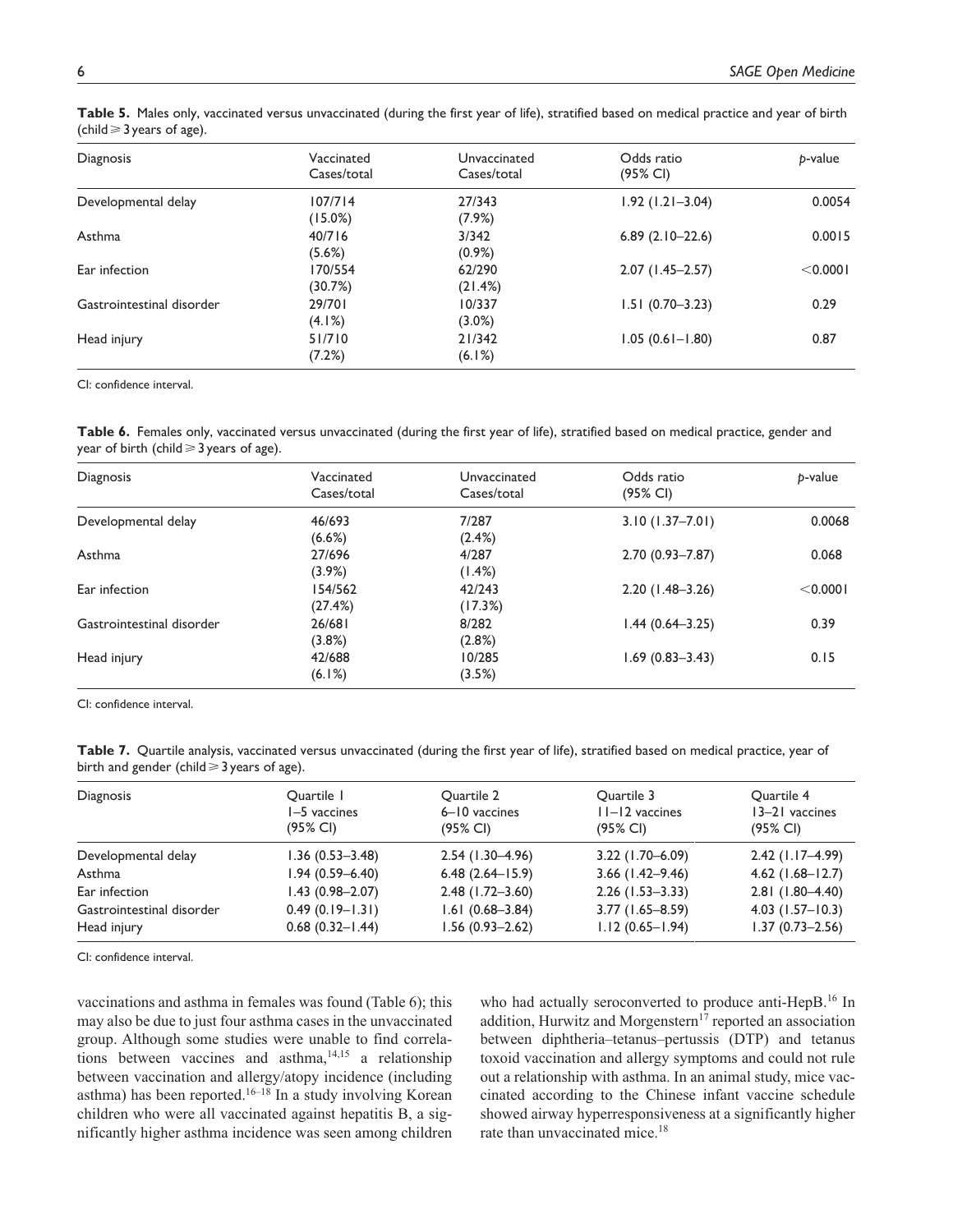| <b>Diagnosis</b>          | 6 months<br>$(95\% \text{ Cl})$ | 12 months<br>$(95\% \text{ Cl})$ | 18 months<br>$(95\% \text{ Cl})$ | 24 months<br>$(95\% \text{ Cl})$ |
|---------------------------|---------------------------------|----------------------------------|----------------------------------|----------------------------------|
| Developmental delay       | $1.95(1.35 - 2.84)$             | $2.18(1.47 - 3.24)$              | $2.92(1.81 - 4.72)$              | $3.51(1.94 - 6.35)$              |
| Asthma                    | $3.10(1.64 - 5.85)$             | $4.49(2.04 - 9.88)$              | $3.74$ (1.69-8.28)               | $5.99(2.15 - 16.7)$              |
| Ear infection             | $1.97(1.58 - 2.46)$             | $2.13(1.63 - 2.78)$              | $2.22(1.61 - 3.05)$              | $2.08(1.42 - 3.04)$              |
| Gastrointestinal disorder | $2.02(1.23 - 3.33)$             | $1.48(0.84 - 2.57)$              | $1.45(0.74 - 2.82)$              | $1.25(0.60 - 1.45)$              |
| Head injury               | $1.32(0.88 - 1.99)$             | $1.26(0.82 - 1.94)$              | $1.77(1.04 - 3.01)$              | $1.29(0.73 - 2.29)$              |

**Table 8.** Temporal analysis, vaccinated versus unvaccinated (during 6, 12, 18 and 24months of life), stratified based on medical practice, year of birth and gender (child  $\geq 3$  years of age).

CI: confidence interval.

**Table 9.** Vaccinated versus unvaccinated (during the first year of life), stratified based on medical practice, gender and year of birth (child  $\geq 5$  years of age).

| Diagnosis                 | Vaccinated<br>Cases/total | Unvaccinated<br>Cases/total | Odds ratio<br>(95% CI) | p-value  |
|---------------------------|---------------------------|-----------------------------|------------------------|----------|
| Developmental delay       | 83/800                    | 14/272                      | $2.36(1.29 - 4.31)$    | 0.0051   |
|                           | (10.4%)                   | (5.1%)                      |                        |          |
| Asthma                    | 45/803                    | 4/273                       | $4.93$ (1.75-13.9)     | 0.0026   |
|                           | (5.6%)                    | (1.5%)                      |                        |          |
| Ear infection             | 168/648                   | 40/235                      | $2.49(1.65 - 3.76)$    | < 0.0001 |
|                           | (25.9%)                   | (17.0%)                     |                        |          |
| Gastrointestinal disorder | 37/776                    | 6/268                       | $2.48$ (1.02-6.02)     | 0.045    |
|                           | (6.5%)                    | (2.2%)                      |                        |          |
| Head injury               | 63/797                    | 16/270                      | 1.58 (0.89-2.81)       | 0.12     |
|                           | (7.9%)                    | (5.9%)                      |                        |          |

CI: confidence interval.

The IOM19 Immunization Safety Review Committee conducted an evaluation regarding thimerosal-containing vaccines and concluded that "the hypothesis that exposure to thimerosal-containing vaccines could be associated with neurodevelopment disorders" was biologically plausible. Mawson et al.<sup>3</sup> found a relationship between vaccination status and learning disability and neurodevelopmental disorders. Delong<sup>20</sup> also reported a significant relationship to neurodevelopmental disorders (autism and speech and language delay) when looking at the proportions of vaccine uptake in US children. Other research, focused more on the uptake of specific vaccines, has elucidated such relationships. Gallagher and Goodman<sup>21</sup> saw a greater number of boys receiving special education services if they had received the entire hepatitis B vaccine series in infancy. Geier et al. $22-24$  also documented a link between neurodevelopmental disorders and thimerosalcontaining vaccines. (Although thimerosal has been phased out of most vaccines administered in the United States, it still remains in some formulations of the influenza vaccine given to pregnant women and infants.)

Mawson et al.<sup>3</sup> reported a significant relationship between vaccination status and ear infections. Wilson et al.<sup>25</sup> found that for both males and females, top reasons for emergency room visits and/or hospital admissions after their 12-month vaccinations included ear infections and non-infective gastroenteritis or colitis. Prior to the RotaTeq rotavirus vaccine

achieving FDA approval, 71,725 infants were evaluated in three placebo-controlled clinical trials. Otitis media (middle ear infection) occurred at a statistically higher incidence  $(p<0.05)$  within 6 weeks of any dose among the recipients of RotaTeq as compared with the recipients of placebo.26

Within the quartile analysis (Table 7), asthma was nonsignificant in the first quartile, peaked in the second quartile  $(OR = 6.48, 95\% \text{ CI } 2.64 - 15.9)$ , then decreased in the third and fourth quartiles but maintained significance ( $OR = 3.66$ , 95% CI 1.42–9.46 and OR=4.62, 95% CI 1.68–12.7, respectively). Developmental delays followed a similar pattern, although the peak occurred in the third quartile. This may indicate the presence of "healthy user bias" within the overall sample where healthy subjects continue to vaccinate but subjects with health issues limit or curtail further vaccination, as defined previously by Fine and Chen.<sup>27</sup> These authors discussed the phenomenon where avoidance or delay of vaccination is associated with an increased risk of vaccine adverse events. In other words, healthier vaccinated children are more likely to stay "up-to-date" with vaccinations, whereas children showing health issues may opt for a delayed schedule or to skip specific vaccines. In the context of their article, Fine and Chen pointed out that this may confound analyses of risks associated with vaccinated versus unvaccinated children leading to an under-ascertainment of risk. However, in the analysis presented in this article, the number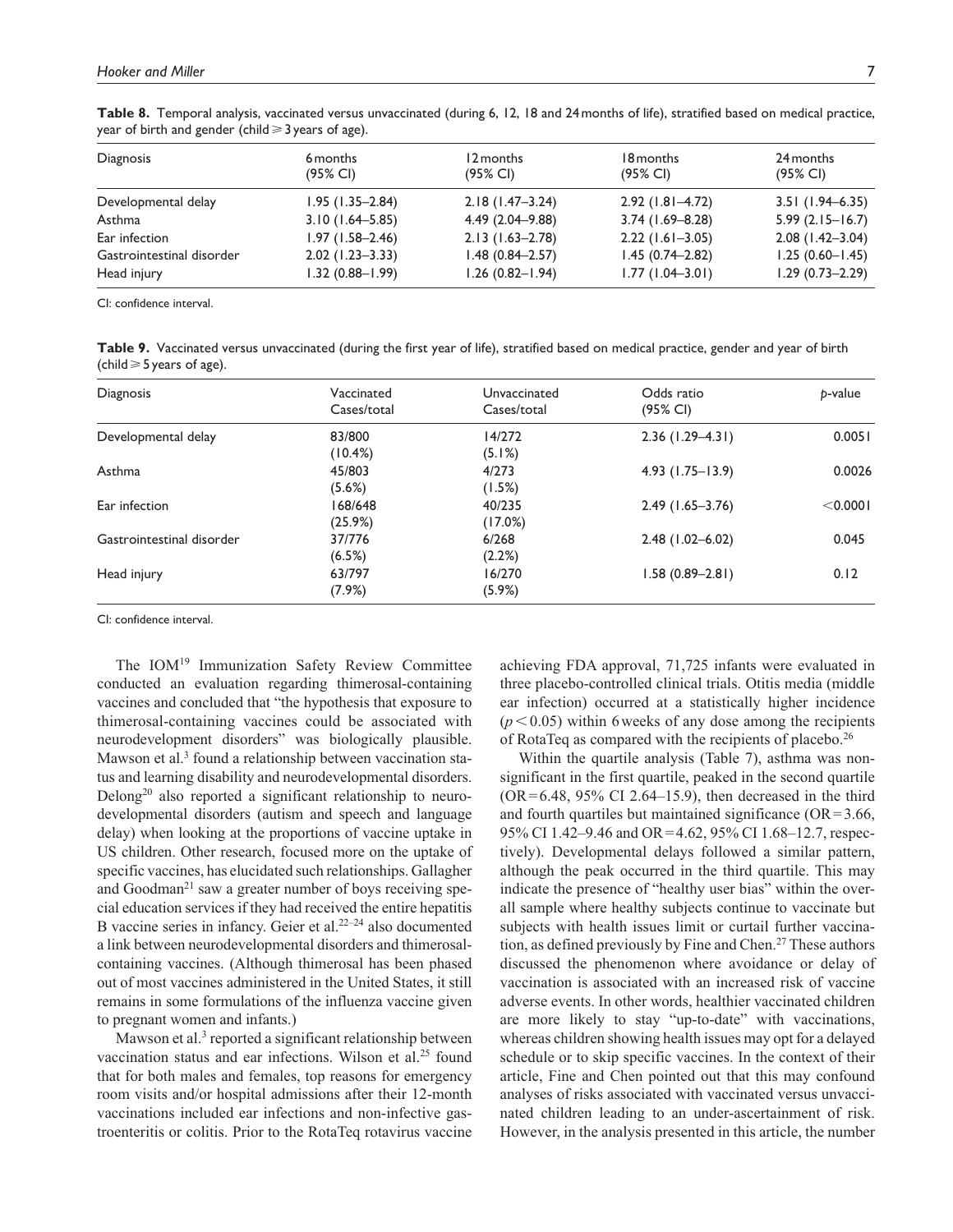of vaccine doses was compared (through quartiles) directly to fully unvaccinated children to minimize such bias. In contrast to asthma and developmental delays, higher ORs were observed in Quartiles 3 and 4 for all four health conditions considered, as compared to Quartile 1, which may indicate a cumulative effect of vaccine doses.

The temporal analysis (Table 8) allowed different cut-off ages of vaccination status and diagnosis. For example, at 6months, only vaccine doses between birth and 6months were counted and diagnoses were considered only after 6months of age. The earlier cut-off of 6months allowed the accounting of more diagnoses of ear infections and gastrointestinal disorders which possess an earlier mean diagnosis age. However, this resulted in a trade-off whereby fewer vaccinated children were available to assess. Conversely, at 24months, a greater number of vaccinated children were accounted for but at the expense of diagnoses prior to that age cut-off. Interestingly, developmental delays, which possessed a higher mean age of diagnosis showed a linear increase in ORs with increasing cut-off age. Asthma, which possessed the highest mean age of diagnosis of all conditions studied also showed the highest OR at the 24-month cut-off. However, the increase observed between the 6-month and 24-month cut-offs was not consistent and may reflect the low number of asthma cases in the overall sample. The OR for gastrointestinal disorders was highest and significant only at the 6-month cut-off, which may suggest a connection with earlier vaccination in children. A single significant relationship was seen for the head injury control diagnosis at the 18-month vaccination cut-off, which may be indicative of differences in healthcareseeking behavior among families of vaccinated versus unvaccinated children. This might also be an artifact of the small number of injuries overall in the analysis group which could introduce granularity within analyses involving subgroups of vaccinated subjects (Tables 7 and 8). This limits our ability to see potential confounding and bias within this study.

In the final analysis (Table 9), higher ORs were detected for all four health conditions when the time permitted for a diagnosis was extended from children $\geq 3$  years of age to children $\geq 5$  years of age. This higher age requirement allowed additional time for children to receive diagnoses, which is important especially for developmental delays and asthma which are diagnosed later within the sample (Table 3). However, this also resulted in fewer children overall, including only four children with an asthma diagnosis in the unvaccinated group.

Statistical significance was seen for gastrointestinal disorders when considering the third and fourth quartiles of vaccine doses, at the 6-month cut-off age in the temporal analysis, and when additional time was permitted for a diagnosis. The remaining analyses did not show a relationship. Although Wilson et al. $25$  found an association between 12-month vaccinations and emergency room visits for noninfective gastroenteritis, there is a paucity of research elsewhere regarding gastroenteritis following vaccination, with the majority focused on intussusception following the rotavirus vaccine. $28-31$  Other reports have attributed gastrointestinal disorders as adverse events following the oral polio vaccine<sup>32</sup> and the human papillomavirus vaccine.<sup>33</sup>

# *Study strengths*

One of the main strengths of this study is that the data are based directly on patient chart records and diagnosis codes. Practitioners making these diagnoses were also directly available for consultation on how specific diagnosis codes were applied. In addition, vaccination records were based on patient chart data, although coding practices for vaccination varied among the three different pediatric practices. To account for any differences in diagnosing among the three different practices, cases and non-cases were stratified based on medical practice. Thus, no "cross comparisons" were made among two or more medical practices. To account for differences in likelihood of particular diagnoses based on the age and gender of the patient, cases and non-cases were stratified based on the year of birth and gender.

It is possible that diagnoses may have been missed or information regarding vaccines administered could have been incorrectly recorded leading to exposure misclassification, which might explain the high rates of unvaccinated children in the cohort. However, all children considered in the study were enrolled in their medical practice from birth and followed up continuously to minimum age cut-offs of 3years (Tables 4–8) and 5years (Table 9). This minimized the risk of missing vaccination doses or diagnoses associated with tracking patients with multiple practitioners. This also eliminated recall bias associated with studies focused on parental surveys. The high proportion of unvaccinated children is most likely indicative of pediatric practices which accepted unvaccinated and partially vaccinated children into their case load.

Also, cut-off dates (e.g. 1year plus 15days) established clear boundaries between the time when a child's vaccination status could be determined and when diagnoses would be considered. Any vaccines received by the child were tallied prior to the cut-off and diagnoses were considered only after the cut-off. Any child receiving a diagnosis prior to the age cut-off was eliminated from that portion of the analysis. In this respect, this study focuses more on vaccines received earlier in life rather than those received after 1 and 2years of age. For the 1-year and 2-year cut-offs, 83.7% and 91.1% of individuals were by definition "completely unvaccinated," respectively (calculated based on the entire unvaccinated sample for each cut-off), whereas the remainder received their first vaccines after the cut-off age. This would tend to exert bias toward the null hypothesis as diagnoses in the "unvaccinated" group could instead be those in the vaccinated group.

Finally, effect estimates in this article were generally above 2.0. Thus, for some confounder to explain this association, it would need to be twice as frequent in vaccinated children.34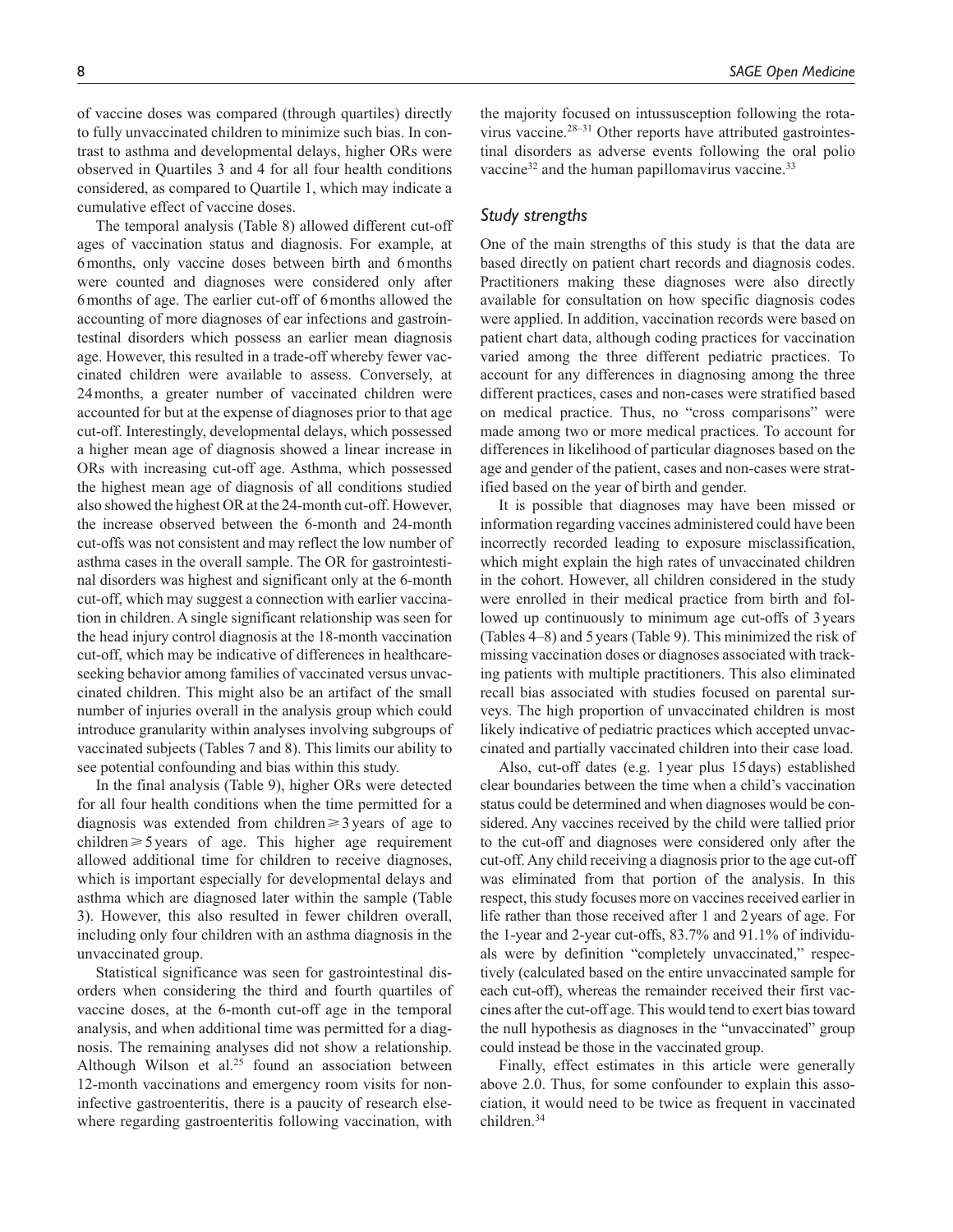# *Potential limitations*

The main weakness of this study is the use of a convenience sample of three different pediatric practices. In addition, the size of the sample, although sufficient for some diagnoses, such as the five main conditions studied, was too small for analysis of conditions with lower prevalence, such as autism. Also, this sample may not accurately represent a crosssection of US children given the low incidence of autism (0.5%) and ADD/ADHD (0.7%) compared to incidences observed nationwide (at 1.7%<sup>35</sup> and between 5% and 9%,<sup>36</sup> respectively). In addition, vaccine uptake, which is approximately 95% nationwide, is rather low in these practices and may reflect demographic differences between the study sample and the general population. Also, due to different coding practices among the three caseloads studied, we were unable to differentiate between the types of vaccinations given. This limited the analysis to counting the number of vaccinations received by 1 year of age.

The low level of vaccine uptake overall in these practices (mean=8.9 vaccines by 1year of age) obviates our ability to do a comparison between fully vaccinated and unvaccinated children within this cohort. Also, the median age at first vaccine dose in the cohort was 81days (just under 3months) as compared to the hepatitis B vaccine that is recommended within 24h of birth. Medical chart records did not include specific demographic factors that may be associated with health outcomes, including socioeconomic status, maternal education, gestational age at birth, Appearance, Pulse, Grimace, Activity and Respiration (APGAR) score, type of birth and duration of breastfeeding, among others. The "hygiene hypothesis" has shown relationships between type of birth/ breastfeeding and allergies, asthma and eczema.<sup>37,38</sup> There are undoubtedly demographic differences within the two groups studied (vaccinated versus unvaccinated), especially regarding socioeconomic status and maternal education. According to Smith et al.,<sup>39</sup> mothers in families where vaccines were delayed and refused tended to have higher levels of college education and families were more affluent. Although there are no direct studies on gestational age at birth in vaccinating versus non-vaccinating families, Zerbo et al.<sup>40</sup> indicated that children born to women receiving the influenza vaccine during pregnancy had significantly higher gestational age. Dueker et al.<sup>41</sup> showed that each week of gestational age beyond 35– 41weeks significantly decreased developmental delays in infants. In addition, children born prematurely (34–37weeks) also showed a higher rate of hospitalizations for asthma.<sup>42</sup>

It was also difficult to discern healthcare-seeking behavior among families of vaccinated versus unvaccinated children outside of assessment of the control diagnosis, head injury, which showed significance only within one group in the temporal analysis. The three participating medical practices recommended that all children go to well-child visits regardless of whether they were receiving vaccines. However, none of the practices kept data on the frequency of visits. If more vaccinated than unvaccinated children showed

up at these check-ups, this would be indicative of a difference in healthcare-seeking behavior and could lead to more diagnoses in the group that was seen by the practitioner more often. There was a higher proportion of unvaccinated children in the overall sample as compared to those who were included in the main analysis, which could be indicative of divergent healthcare-seeking behavior. However, the overall sample included children who were excluded from the main analysis because they were younger than the study permitted (Figure 1). Many of these children were classified as unvaccinated prior to their exclusion although their true vaccination status was indeterminate as they had not yet achieved 1year (and 15 days) of age. This had the effect of artificially inflating the proportion of unvaccinated children in the overall sample.

Glanz et al.<sup>43</sup> reported that undervaccinated children showed significantly lower rates of outpatient medical provider visits (incidence risk ratio=0.89, 95% CI 0.89–0.90) within a large retrospectively matched cohort study involving the CDC's Vaccine Safety Datalink. However, in this study, consistent relationships were observed within three of the health conditions considered as compared to marginal significance seen for head injury in only one analysis involving a subgroup of the cohort. Homeschooling families have been shown to have lower vaccination rates<sup>44</sup> which may also contribute to differences in healthcare-seeking behavior given that homeschooled children could be underdiagnosed. This type of demographic data was not available for the analysis.

Recent studies have shown that some vaccines have nonspecific effects that either increase or decrease susceptibility to infectious diseases not targeted by the vaccine. The most recent vaccine administered exerts the greatest effect. Live vaccines, such as measles, MMR and Bacillus Calmette– Guérin (BCG), tend to lower risk (providing a protective influence), while non-live vaccines, such as hepatitis  $B<sub>1</sub><sup>11</sup> DTP$ and inactivated polio (IPV), tend to increase risk. For example, Bardenheier et al.<sup>12</sup> found a lower risk of non-targeted infectious disease hospitalizations among children whose last vaccine received was live compared with inactivated vaccine (hazard ratio (HR)=0.50, 95% CI 0.43–0.57). In a recent meta-analysis conducted by Aaby et al., $^{13}$  girls who received an inactivated vaccine *after* receiving a measles vaccine were significantly more likely to die from other causes compared with girls who received an inactivated vaccine *before* receiving a measles vaccine (mortality rate ratio (MRR)=1.89, 95% CI 1.27–2.80). Although this current study did not consider non-specific effects (due to differences in how the three pediatricians recorded patient data), it is possible that the most recent vaccine administered could have influenced the results.

No effort was made to assess children who may have lost diagnoses for chronic disorders, such as developmental delay and asthma. However, according to the CDC, developmental disabilities "usually last throughout a person's lifetime."45 Asthma is normally a lifelong chronic condition as well.<sup>46</sup> Since losing these diagnoses is rare, this is unlikely to have affected the results.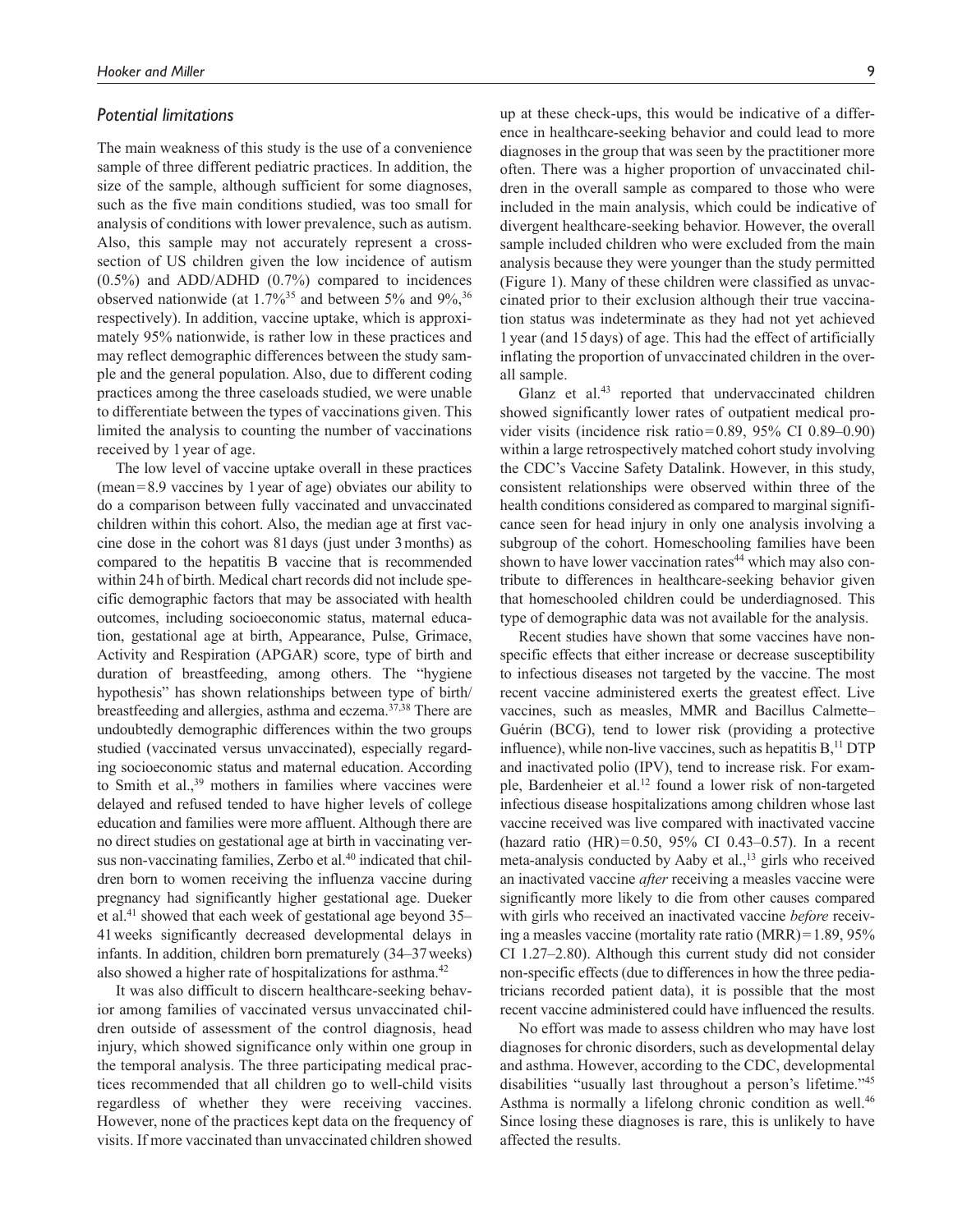# **Conclusion**

In this study, based on a convenience sample of children born into one of three distinct pediatric medical practices, higher ORs were observed within the vaccinated versus unvaccinated group for developmental delays, asthma and ear infections. No association was found for gastrointestinal disorders in the primary analysis, but a significant relationship was detected in the third and fourth quartiles (where more vaccine doses were administered), at the 6-month cutoff in the temporal analysis, and when time permitted for a diagnosis was extended from children $\geq 3$  years of age to children $\geq$  5 years of age. Similar results have been observed in earlier studies by Mawson et al.<sup>3</sup> and Delong.<sup>20</sup> The findings in this study must be weighed against the strengths and limitations of the available data and study design, which only allowed for the calculation of unadjusted observational associations. Additional research utilizing a larger sample from a variety of pediatric medical practices will yield greater certainty in results and allow for the investigation of health conditions with lower prevalence, such as autism. A thorough evaluation of vaccinated versus unvaccinated populations is essential to understanding the full spectrum of health effects associated with specific vaccines and the childhood vaccine schedule in totality.

#### **Acknowledgements**

The authors thank Dr David Rice III (Assistant Professor of Biology, Simpson University) for his expert assistance in preliminary setup of the patient database. They also thank Dr Beatrice Golomb (Professor of Medicine, University of California, San Diego) for her critical review of the original study design.

#### **Declaration of conflicting interests**

The authors declared the following potential conflicts of interest with respect to the research, authorship, and/or publication of this article: Dr Hooker is a paid scientific advisor and serves on the advisory board for Focus for Health (formerly Focus Autism). He also serves on the Board of Trustees for Children's Health Defense (formerly World Mercury Project) and is a paid independent contractor of Children's Health Defense as well. Dr Hooker is the father of a 22-year old male who has been diagnosed with autism and developmental delays. Mr Miller is the director of Thinktwice Global Vaccine Institute and was a paid consultant to Physicians for Informed Consent.

### **Ethical approval**

Ethical approval for this study was waived by the Simpson University Institutional Review Board because the above referenced research project meets the conditions for exemption under 45 CFR 46.101(b)(4). All of the data are in existence as of 1 June 2018 and the information will be recorded in such a manner that subjects cannot be identified, directly or through identifiers linked to the subjects. The authors have also confirmed that the results of this study will not be submitted to the Food and Drug Administration (FDA) for marketing approval.

#### **Funding**

The author(s) received no financial support for the research, authorship, and/or publication of this article.

### **Informed consent**

Informed consent was not sought for this study because all of the data are in existence as of 1 June 2018 and the information was recorded in such a manner that subjects cannot be identified, directly or through identifiers linked to the subjects.

# **ORCID iD**

Brian S Hooker **D** <https://orcid.org/0000-0003-2010-1899>

## **References**

- 1. Centers for Disease Control and Prevention (CDC). Ten great public health achievements—United States 1900-1999. *Morb Mortal Wkly Rep* 1999; 48: 241–243.
- 2. Robinson CL, Romero JR, Kempe A, et al. Advisory Committee on Immunization Practices recommended immunization schedule for children and adolescents aged 18 years or young— United States. *Morb Mortal Wkly Rep* 2018; 67: 156–157.
- 3. Mawson AR, Ray BD, Bhuiyan AR, et al. Pilot comparative study on the health of vaccinated and unvaccinated 6- to 12-year-old U.S. children. *J Transl Sci* 2017; 3: 1–12.
- 4. Kuter BJ, Brown M, Wiedmann RT, et al. Safety and immunogenicity of M-M-RII (Combination Measles-Mumps-Rubella Vaccine) in clinical trials of healthy children conducted between 1988 and 2009. *Pediatr Infect Dis J* 2016; 35(9): 1011–1020.
- 5. Institute of Medicine. *Adverse effects of vaccines: evidence and causality*. Washington, DC: The National Academies Press, 2011.
- 6. Gold MS, Balakrishnan MR, Amarasinghe A, et al. An approach to death as an adverse event following immunization. *Vaccine* 2016; 34(2): 212–217.
- 7. Pollard AJ. Childhood immunisation: what is the future? *Arch Dis Child* 2007; 92: 426–433.
- 8. Institute of Medicine. *The childhood immunization schedule and safety: stakeholder concerns, scientific evidence, and future studies*. Washington, DC: The National Academies Press, 2013.
- 9. Institute of Medicine. *Immunization safety review: vaccinations and sudden unexpected death in infancy*. Washington, DC: The National Academies Press, 2003.
- 10. Institute of Medicine. *Immunization safety review: multiple immunizations and immune dysfunction*. Washington, DC: The National Academies Press, 2002.
- 11. Garly ML, Jensen H, Martins CL, et al. Hepatitis B vaccination associated with higher female than male mortality in Guinea-Bissau: an observational study. *Pediatr Infect Dis J* 2004; 23(12): 1086–1092.
- 12. Bardenheier BH, McNeil MM, Wodi AP, et al. Risk of nontargeted infectious disease hospitalizations among US children following inactivated and live vaccines, 2005-2014. *Clin Infect Dis* 2017; 65(5): 729–737.
- 13. Aaby P, Ravn H, Benn CS, et al. Randomized trials comparing inactivated vaccine after medium- or high-titer measles vaccine